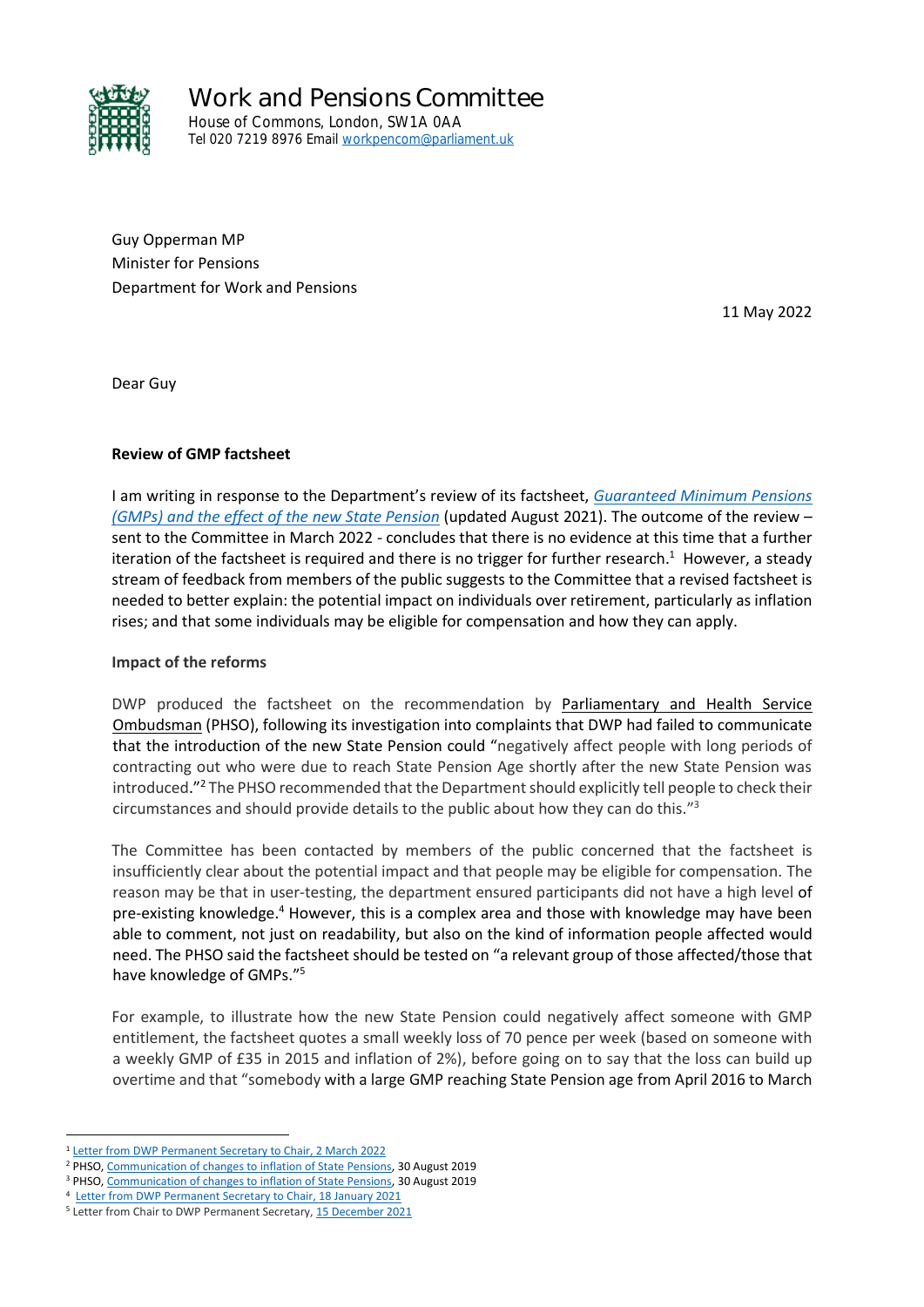2017 could have a notable loss over their whole retirement."<sup>6</sup> We are concerned that this is insufficient to alert people to the potential scale of the loss, given that complainants to the PHSO "anticipated losing out on payment of many thousands of pounds." $7$ 

In addition, the factsheet refers to someone reaching State Pension age in 2016-17 potentially losing out when, according to the Department, the target group for it reached State Pension age between 2016 and 2021.<sup>8</sup> Furthermore, the example is from a time when inflation was low, and inflation being above 3% is a factor which can contribute to people being comparatively worse off. <sup>9</sup>

# **A revised version of the factsheet should be produced, including a figure to illustrate the potential loss to individuals over retirement and show the impact of inflation and that it is not just people reaching State Pension age in 2016-17 who may be affected.**

### **Eligibility for compensation**

The PHSO recommended limited amounts of compensation (£500 and £700) for the two complaints it investigated, based on their individual circumstances. One had recognised that DWP used flawed arguments and therefore had not been prevented from planning for their financial future but "dealing with DWP's inadequate responses to their concerns caused frustration." The other had retired before 2010, so even if DWP had communicated properly it was unlikely they could have taken steps to make a substantive difference to their finances.<sup>10</sup>

The implication is that an individual with different circumstances – for example, someone who could have taken steps to make a substantive difference to their finances but had been prevented from doing so by DWP's actions – may be eligible for more compensation. However, the factsheet only tells people to contact the Department if they would like "advice about what difference the factors have made to their State Pension." It does not explain that people might be eligible for compensation, or in what circumstances, and what the route would be for getting it.

Feedback to the Committee from members of the public is that more explicit information on this point is needed. One person said they had applied to the Department for compensation but had not had a response and had had to escalate matters to the Independent Case Examiner. Another asked how they could apply for compensation, saying that although they had seen this mentioned in my speech in Parliament<sup>11</sup>, they had not been able to find "any link or advice from the DWP where members could apply for the compensation or an explanation to why they are now worse off following the introduction of the Single Tier State Pension."

**The Committee would be grateful for an explanation of the circumstances in which an individual in the target group for the factsheet may be eligible for compensation and what steps should they take to get it. This should be included in a revised version of the factsheet.**

<sup>6</sup> Ibid

<sup>7</sup> PHSO[, Communication of changes to inflation of State Pensions,](https://www.ombudsman.org.uk/making-complaint/what-we-can-and-cant-help/how-we-have-helped-others/communication-changes-inflation-state-pensions) 30 August 2019

<sup>8</sup> [Letter from DWP Permanent Secretary to Chair, August 2021](https://committees.parliament.uk/publications/7061/documents/74388/default/)

<sup>&</sup>lt;sup>9</sup> NAO, <u>The Impact of State Pension Reforms on People with Guaranteed Minimum Pensions</u>, March 2016, para 3.17

<sup>&</sup>lt;sup>10</sup> PHSO, [Communication of changes to inflation of State Pensions,](https://www.ombudsman.org.uk/making-complaint/what-we-can-and-cant-help/how-we-have-helped-others/communication-changes-inflation-state-pensions) 30 August 2019

<sup>11</sup> HC Deb [7 February 2022 c728](https://hansard.parliament.uk/Commons/2022-02-07/debates/CCBCEC9D-2179-444F-BD02-1A3ADAA3D3F3/SocialSecurityAndPensions)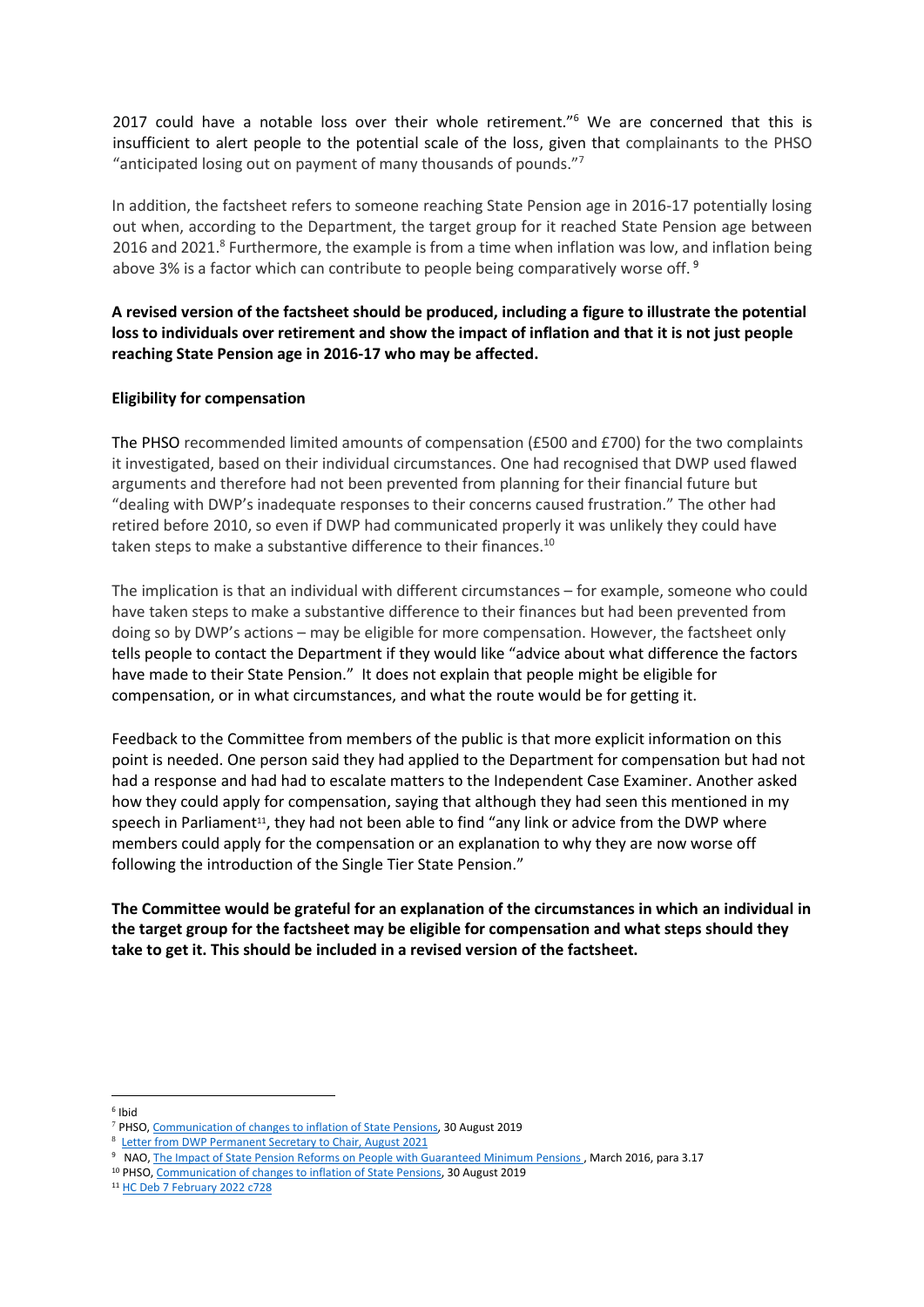### **Effectiveness of the factsheet in reaching the target group**

The review suggests that the factsheet had limited success in reaching its target group. In a letter to the Committee of 18 January 2022, DWP Permanent Secretary, Peter Schofield said nobody had so far applied for compensation. The Department had received four letters in response to the factsheet, none apparently from people who might be eligible for compensation.<sup>12</sup> The analytic review of the factsheet sent to the Committee on 2 March 2022 said, the factsheet had had 6,922 'unique page views', which seems low number given that the Department estimated that 50,000 people would be worse off in 2017-18 alone.<sup>13</sup> Only 19 people had used the on-page search function, which is 'very low'.  $14$ 

Feedback from members to the public to this Committee suggests some possible reasons for this. One person pointed out that the factsheet has been placed on Gov.UK in the section on '[public service](https://www.gov.uk/topic/work-careers/public-service-pensions)  [pensions](https://www.gov.uk/topic/work-careers/public-service-pensions)', when it is not in fact relevant to members of such schemes as they have full inflation protection.<sup>15</sup> Another told us that they only became aware of it after looking through the correspondence between the Committee and DWP on the Committee's website. They said "how anyone affected was expected to know it was there I will never know. There was no press release or other publicity to encourage the large numbers of people affected to look at the gov.uk site factsheet." Yet another person pointed out that some pension schemes were unaware of the factsheet. One referred on its website to GMP indexation being partly delivered through 'increases each year added to your State Pension', without distinguishing between people who reach State Pension age before and after 6 April 2016.<sup>16</sup>

Additional factors may have been:

- **The delay in producing the factsheet**. This was not published until August 2021, despite having been warned by both the National Audit Office and a predecessor Work and Pensions Select Committee in 2016, and by the PHSO in 2019.<sup>17</sup> This is of concern given that the Department itself said that the target group was people likely to have reached State Pension age between 2016 and 2021, who did not gain from building new State Pension qualifying years after 2016.<sup>18</sup>
- **Reliance on people finding the information for themselves on Gov.UK.** This was despite the previous Work and Pensions Committee recommending that the Department should "not rely on general awareness campaigns or happen chance in promoting that understanding. It should focus on identifying the individuals affected, assessing their potential losses, and communicating with them."<sup>19</sup>

**The Committee is concerned that placing information on Gov.UK and hoping people find it is a wholly inadequate strategy for getting important information to people who need it, in this instance, to understand the potential impact on them of State Pension reforms. We would be grateful for an explanation of what the Department is doing to improve its ability to identify individuals affected by State Pension changes and to provide them with full, clear and relevant**

<sup>14</sup> [Letter from DWP Permanent Secretary to Chair, 2 March 2022](https://committees.parliament.uk/publications/9233/documents/159928/default/)

<sup>&</sup>lt;sup>12</sup> [Letter from DWP Permanent Secretary to Chair, 18 January 2021](https://committees.parliament.uk/publications/8679/documents/88192/default/)

<sup>&</sup>lt;sup>13</sup> NAO, [The Impact of State Pension Reforms on People with Guaranteed Minimum Pensions. H](https://www.nao.org.uk/wp-content/uploads/2016/03/The-impact-of-state-pension-reforms-on-people-with-Guaranteed-Minimum-Pension.pdf#page=8)C 907, March 2016, para 3.14

<sup>&</sup>lt;sup>15</sup> See House of Commons Library Briefing Pape[r CBP 5434,](https://commonslibrary.parliament.uk/research-briefings/sn05434/) October 2021

<sup>&</sup>lt;sup>16</sup> [HC Deb 7 February 2022 c728](https://hansard.parliament.uk/Commons/2022-02-07/debates/CCBCEC9D-2179-444F-BD02-1A3ADAA3D3F3/SocialSecurityAndPensions#contribution-9EF8675D-B6CD-4346-8748-370082443403)

<sup>&</sup>lt;sup>17</sup> NAO, [The Impact of State Pension Reforms on People with Guaranteed Minimum Pensions. H](https://www.nao.org.uk/wp-content/uploads/2016/03/The-impact-of-state-pension-reforms-on-people-with-Guaranteed-Minimum-Pension.pdf#page=8)C 907, March 2016, para 4.8; Work and Pensions Select Committee[, Communication of the new State Pension,](https://publications.parliament.uk/pa/cm201516/cmselect/cmworpen/926/926.pdf) HC 926, 27 March 2016, para 47-8; PHSO, Communication of changes [to inflation of State Pensions,](https://www.ombudsman.org.uk/making-complaint/what-we-can-and-cant-help/how-we-have-helped-others/communication-changes-inflation-state-pensions) 30 August 2019

<sup>18</sup> [Letter from DWP Permanent Secretary to Chair, August 2021](https://committees.parliament.uk/publications/7061/documents/74388/default/)

<sup>&</sup>lt;sup>19</sup> Work and Pensions Select Committee[, Communication of the new State Pension,](https://publications.parliament.uk/pa/cm201516/cmselect/cmworpen/926/926.pdf) HC 926, 27 March 2016, para 47-8